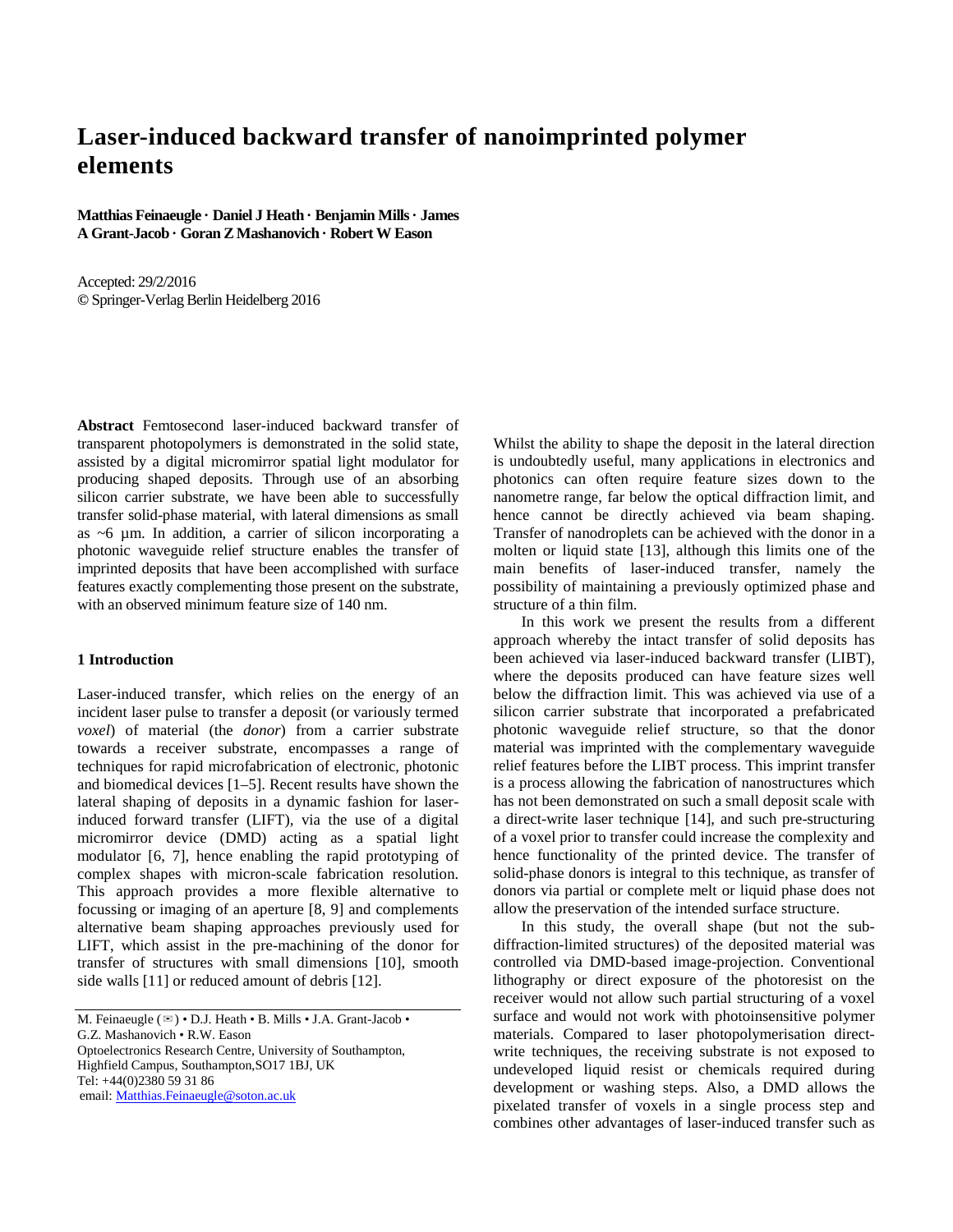high speed, non-contact, the possibility to use non-planar receiver substrates and the lack of required post-processing steps. Using this combination of techniques, we have been able to obtain overall minimum lateral dimensions of a few microns and carrier-imprinted surface feature dimensions of  $\sim$ 140 nanometres. In this paper we discuss LIBT in comparison to LIFT, and present experimental results for LIBT using unstructured and structured carrier substrates.

#### **2 Background**

In the LIBT process, the propagation direction of the deposit is typically at an angle of 180 degrees with respect to the direction of the incident laser pulse (hence the term 'backward'). As shown in Fig. 1(a), a small volume from the donor is transferred to the receiving substrate, via absorption of a laser pulse that has been directed through the transparent receiver and donor before being absorbed at the interface of the donor and absorbing carrier. In the literature, LIBT has been used for the deposition of  $Bi<sub>2</sub>O<sub>3</sub>$  [15], for fabricating diffractive structures [16], plasmonic nanospheres [13] and for liquids aimed at biomedical applications [17], but has been less widely adopted so far than LIFT-based processes and mainly with the donor in a molten or liquid state.



**Fig. 1** Schematic of laser-induced backward transfer with **(a)** unstructured carrier during LIBT and **(b)** structured carrier after transfer

While the release mechanisms responsible for LIBT is not the main focus of this work, contributing processes are suspected to be either thermal [18], shock-induced via spallation [19], through the vaporization of carrier or donor volumes to enable a vapour-driven release of the deposit [20], or via ultrafast expansion if using femtosecond laser pulses [21]. Although we have not yet looked at LIBT with other laser sources (e.g. nanosecond pulse duration) we believe the localization of the laser-induced effects in both space and time that are caused by femtosecond pulse exposure play an important role in the LIBT mechanism. However, of immediate interest is to briefly compare the two transfer techniques as there is likely an important difference in the absorption profile of the laser energy within the carrier (for LIBT) and at the carrier-donor interface (for LIFT).

In LIBT, reported here, the receiver and donor must be transparent to the incident laser light, which is absorbed in the interfacial volume of the carrier. This requirement would suggest that fabrication of e.g. photonic or microfluidic devices would be an appropriate end goal for such LIBTbased transfer, due to the possibility to work with flexible and thin polymer donors and receivers. For LIFT of nonabsorbing donors, required for a fair comparison of the two techniques, a dynamic release layer (DRL) which is sandwiched between the donor and the carrier needs to be present to absorb the incident laser pulse and initiate the transfer of the donor. In the case of solid-phase LIBT, the majority of the laser energy is absorbed in the first ~few 10s of nm of the carrier, and not within the non-absorbing donor. There is therefore a very strong thermal gradient originating at the carrier-donor interface and this interfacial region of the carrier experiences the largest change of its physical properties which is likely responsible for the subsequent detachment and backwards propagation of the donor deposit.

In the case of LIFT, the majority of the laser energy is absorbed within the skin depth of a DRL. In contrast with LIBT therefore, in LIFT the region of maximum laserinduced change of physical properties occurs on the rear side of the DRL and not on the side facing the donor, thus release of the deposit is possibly governed by different physical mechanisms. There is also the additional contamination problem for forward transfer that some DRL material may remain on the released donor deposit or receiver after transfer as a thin film DRL is released or even dissociated easier from the carrier than during LIBT where a bulk carrier substrate is present. This important difference between LIBT and LIFT, we suggest, represents an important factor in the nature of the deposition process which could lead to higherquality deposition when using LIBT.

In addition, as presented for the first time here, the LIBT technique enables imprinting of the donor via use of a prestructured carrier substrate as shown in Fig. 1(b). We do not believe, and to date have not seen within the literature, that this imprinting approach is as practical with LIFT, due to the difficulties to fabricate a compliant absorbing layer with constant thickness. Compared to LIFT, LIBT also has the benefit that the absorbing layer can be a bulk substrate, of arbitrary thickness and physical properties, provided it possesses the requisite characteristics to support high absorption of the laser pulse and transfer of the donor.

# **3 Experimental**

Experiments used a Ti:sapphire laser oscillator and amplifier chain with a central wavelength of 800 nm and a pulse duration of ~150 fs (Coherent, Legend) as shown in Fig. 2. The spatial intensity profile of the laser output was homogenised via a refractive top-hat beam shaper (Adloptica, Pi-Shaper) to uniformly illuminate the surface of the DMD array. An object mask displayed on the DMD was then imaged with the combination of a collimating tube lens and an infinity-corrected 20x or 50x microscope objective at the sample interface, which was translated on a computercontrolled mechanical stage. Pulse energies were adjusted to investigate the threshold for optimum LIBT, while the sample and image position were monitored with a CMOS camera, a white light source and a dichroic mirror. Further details of this setup can be found in a previous study [7].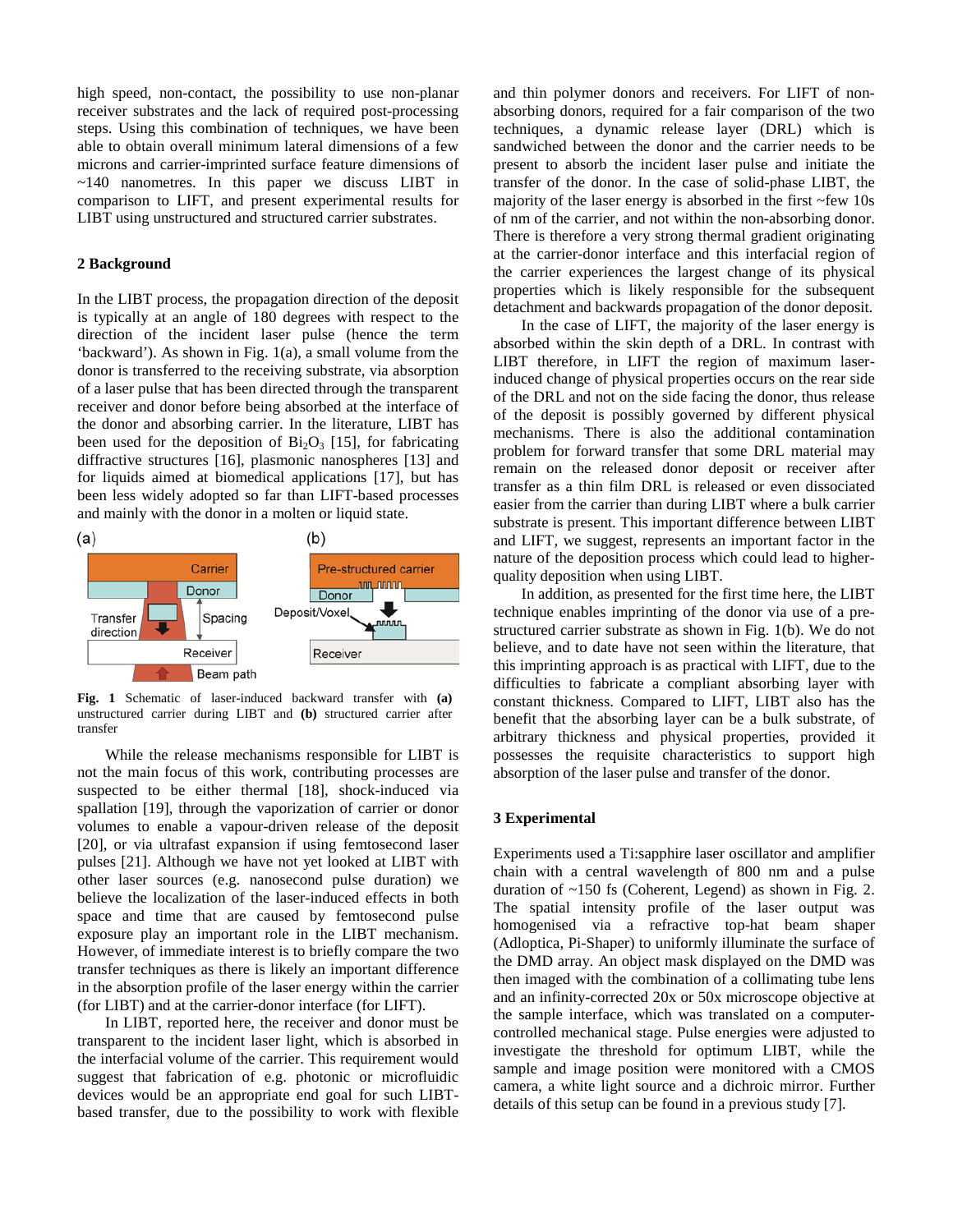

**Fig. 2** Setup used for our experiments. DMD, laser source and mechanical sample stage are controlled via computer (not shown)

Donors were fabricated via spin-coating of S1813 and SU-8 photoresists onto cleaned carrier substrates, and baked on a hotplate at 110°C for 5 minutes. The donors were chosen to be materials conventionally used in lithography and served as ideal testbeds for observing achievable resolution via backward transfer. The carrier substrates were polished monocrystalline silicon wafers and silicon-oninsulator chips. The latter consisted of grating structures and slot/rib waveguides and had a layer structure from top to bottom consisting of  $~400$  nm silicon, 2 µm silicon dioxide and  $~600 \mu$ m silicon. These structures were fabricated by ebeam lithography using ZEP e-beam resist for pattern definition and by subsequent transfer to the silicon layer using inductively coupled plasma etching. The termination after the etching was native oxide. Receivers tried were bare 1 mm thick microscope slides, microscope slides coated with  $\sim$ 10  $\mu$ m thick polydimethylsiloxane (PDMS) or freestanding PDMS films, which were chosen as examples for hard, soft and mechanically flexible receivers. The freestanding films were obtained by peeling off the PDMS film from a glass slide.

#### **4 Results and Discussion**

#### 4.1 LIBT using an unstructured carrier

Donors (1.4 µm, 1.5 µm, 1.85 µm and 2.25 µm thick) and receivers were in close contact during the experiments, and typical lateral voxel dimensions were in the range of 20–50 µm. No spacer was used for establishing a defined donorreceiver distance. Due to material inhomogeneities, this spacing was estimated to be in the range of  $0-5 \mu m$ , observed from white light thin film interference off the surfaces of donor and receiver. For a fluence just below threshold for transfer, bulging of the donor by some tens of nanometres was observed. The threshold fluence for S1813 for donor thicknesses of 1.4  $\mu$ m, 1.85  $\mu$ m and 2.25  $\mu$ m was measured to be ~475 mJ/cm<sup>2</sup>, ~580 mJ/cm<sup>2</sup> and ~765 mJ/cm<sup>2</sup> respectively. As expected, an increased donor thickness required a higher pulse fluence to achieve transfer, and complex shapes with a large ratio of sidewall area to donorcarrier interface (such as the numbers and letters shown in Fig. 3) also required a higher transfer fluence than simple

shapes such as circles or squares. We note that transfer threshold values were below the damage thresholds of the donors of  $\sim$ 1 J/cm<sup>2</sup> for both SU-8 and S1813.

The results shown in Fig. 3 demonstrate a few examples of the complexity of shapes that can be printed using LIBT via DMD-based image projection. The deposits (1.4 µm thick S1813) in Fig. 3 had been printed at fluences of  $\sim$ 475 mJ/cm<sup>2</sup> (Fig. 3(a)) and  $\sim$ 510 mJ/cm<sup>2</sup> (Fig. 3(b-d)) respectively onto a PDMS-coated glass receiver from an unstructured silicon carrier. For 1.5 µm thick donors of SU-8, this transfer threshold of simple shapes was  $\sim$ 370 mJ/cm<sup>2</sup>. We also successfully demonstrated transfer onto freestanding 10 µm-thick PDMS, which, as it is a flexible substrate, offers the promise of using LIBT to fabricate thin devices and electronic structures on non-planar surfaces such as optical fibres. The smallest feature size appeared to be limited by the creation of a tapered, angled border, seen quite clearly in Fig. 3(d) for example, with a width of  $\sim$ 1  $\mu$ m up to  $\sim$ 3 µm. Depending on the application, such a feature might limit the resolution or require the use of further donor preparation prior to transfer [11, 12].



**Fig. 3** SEM images of DMD-shaped, ~1.4 µm thick S1813 printed via LIBT at a fluence of  $\sim$ 475 mJ/cm<sup>2</sup> (a) and  $\sim$ 510 mJ/cm<sup>2</sup> (b-d) onto PDMS-coated glass. The scale bar is 10  $\mu$ m

The smallest features printed from these donors onto PDMS-coated glass were about 5.6 µm wide rectangular structures. Successful transfer of simple shapes, such as squares and circles, was also demonstrated for uncoatedglass receivers. However, more complex shapes were not transferred successfully due to the voxels breaking up as a consequence of using a glass receiver. Generally, transfer at a fluence just above threshold was accompanied with minimal debris further limiting the need for post-processing, e.g. the curing of laser-induced interface damage.

Most deposits (>90%) on a PDMS-coated glass receiver remained adhered after submersion in an ultrasonic water bath for 30 min followed by a nitrogen blow dry, but could be removed completely via manual application of an adhesive tape. On uncoated-glass, around 70% of deposits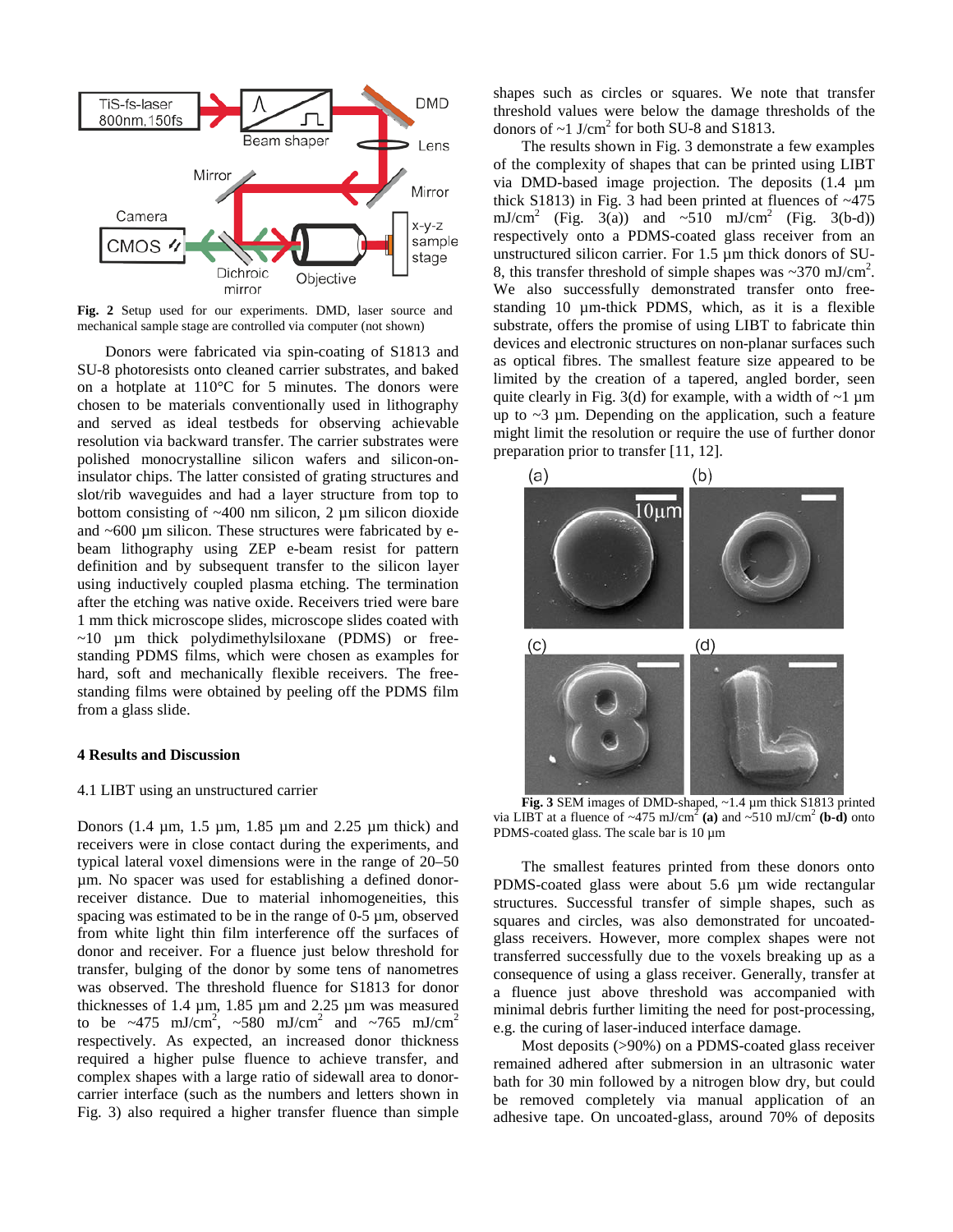remained intact after the described ultrasonic bath and nitrogen process.

### 4.2 LIBT using a structured carrier

Here we demonstrate the use of a pre-structured carrier to achieve transfer of complementary features in the donor deposit. The carrier used was a silicon-on-insulator chip containing photonic structures originally used for midinfrared wavelengths [22], while here they simply served as substrate with precisely defined surface features on the micro- and nanoscale and fabricated with a well-established lithographic technique. The chip layer structure consisted of a sequence of silicon and 2 µm thick buried oxide layers where the chip surface facing the donor film was capped by a layer of 400 nm thick silicon. Surface structures had been chemically etched into the top silicon layer prior to LIBT, forming waveguiding and grating relief structures with depths of ~220 nm. During spin-coating the photoresist donor conformed to the carrier in order to create a compliant donor-carrier interface, replicating these relief features with high fidelity, and at the same time forming a smooth and flat layer at the donor-air interface. Results for transfer of an imprint of a grating structure are shown in the SEM image in Fig. 4 for a voxel transferred at a fluence of  $\sim$ 475 mJ/cm<sup>2</sup>.



**Fig. 4** SEM images of SU-8 LIBT-printed voxel with imprinted grating/waveguide structure on PDMS-coated glass receiver at a fluence of  $\sim$ 475 mJ/cm<sup>2</sup>. The inset shows a magnified version of the grating surface with 50/50 mark to space ratio. The resulting finger width and height were ~900 nm and ~220 nm respectively

The surface of the deposits on PDMS-coated glass did not show any signs of debris or damage from decomposed donor material and the grating features are well-resolved and have a period of 1.8  $\mu$ m (with 50/50 mark to space ratio).



**Fig. 5** SEM images of **(a)** deposit surface from an S1813 donor printed at  $\sim$ 475 mJ/cm<sup>2</sup> showing a rib within a trench structure and **(b)** a similar slot waveguide structure on a carrier used for the imprinting. The transferred smallest feature on the voxel in the centre of image **(a)** was ~140 nm wide and ~220 nm high

Results in Fig. 5(a) show an SEM image of a deposition of an imprinted slot waveguide structure at a surface of a circular voxel, transferred at a fluence of  $\sim$ 475 mJ/cm<sup>2</sup>, where an SEM image of a similar waveguide structure on the carrier is shown in Fig. 5(b). In the deposit a slot was reproduced as a rib with a width of ~140 nm for a height of  $\sim$ 220 nm and centred in a trench of  $\sim$ 1.4 µm width.

### **5 Conclusion**

In conclusion, we have demonstrated the LIBT of solid photopolymers in an intact state using silicon substrates as absorbing carriers. Spatial voxel shaping was accomplished using a DMD-based image-projection system resulting in lateral feature sizes as small as ~6 µm for the materials studied. At fluences just above the transfer threshold, the volume of debris and damage to the donor was minimal with reduced edge quality as the interface area was not perfectly sheared from the donor. The limited damage occurring at the interface of carrier and donor and the possibility to use a structured carrier enabled the LIBT technique to be used to reproduce an interfacial carrier relief structure imprinted into the donor layer. This technique therefore enables the simultaneous patterning of the lateral extent and the surface structure of a deposit, with a smallest surface feature size of ~140 nm enabling applications for electronic or photonic devices.

**Acknowledgments** This work was funded under the UK Engineering and Physical Sciences Research Council (EPSRC) grants No. EP/L022230/1 and EP/J008052/1. The authors wish to thank Milos Nedeljkovic and Neil Sessions for scientific discussion and technical support. The data for this work is accessible through the University of Southampton Institutional Research Repository (DOI:10.5258/SOTON/381557).

#### **References**

- 1.R. S. Braudy, Proc. IEEE 57, 1771 (1969)
- 2.M. L. Levene, R. D. Scott, B. W. Siryj, Appl. Opt. 9, 2260 (1970)
- 3.J. Bohandy, B. F. Kim, F. J. Adrian, J. Appl. Phys. 60, 1538 (1986)
- 4.C. B. Arnold, P. Serra, A. Piqué, MRS Bull. 32, 23 (2007)
- 5.M. Zenou, A. Sa'ar, Z. Kotler, Sci. Rep. 5, 17265 (2015)